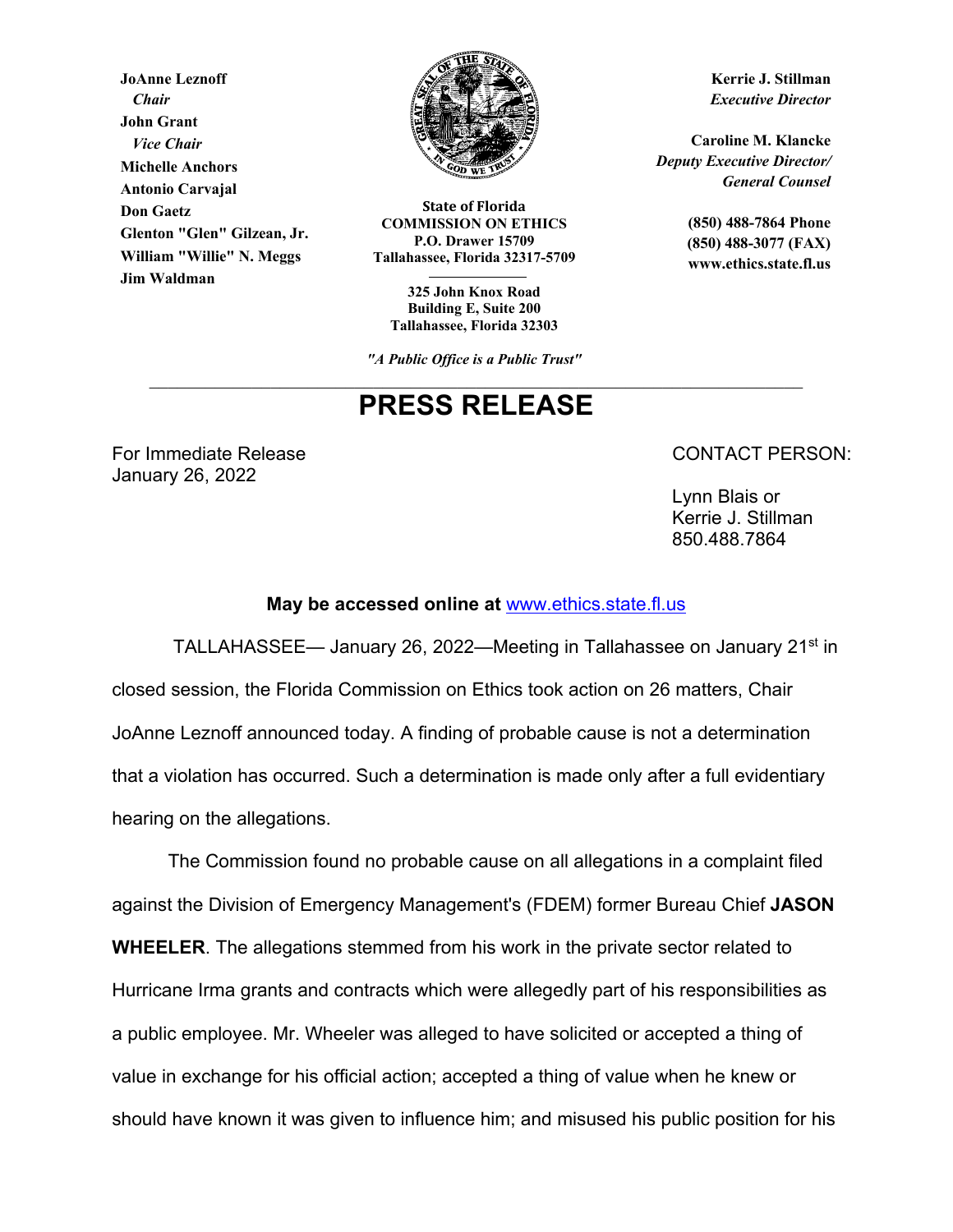personal benefit or the benefit of another person. It was also alleged that after leaving public employment, he went to work for a business entity in connection with a contract in which he participated personally and substantially while employed with FDEM and that he worked for a business entity on a contract which was within his area of responsibility while he was employed with FDEM.

No probable cause was found to believe Florida Chief Financial Officer **JIMMY PATRONIS** misused his official position to offer support of a candidate for appointment to the office of the Commissioner of the Florida Office of Financial Regulation (OFR) in exchange for a campaign contribution. Allegations Mr. Patronis solicited or accepted the contribution in exchange for his support or that he accepted the donation when he knew or should have known it was given to influence the appointment process were dismissed with a finding of no probable cause. No probable cause was found to believe Mr. Patronis misused public funds to settle or defend a federal sex discrimination lawsuit. The Commission also found no probable cause to believe he issued a press release disclosing confidential information, not available to public and gained by reason of his official position, to pressure the resignation of the OFR Commissioner and no probable cause regarding an allegation he released confidential information about a sexual harassment complaint investigation to DFS personnel without the victim's consent.

The Commission rejected the recommendation of the Advocate and found no probable cause to believe Howey-in-the-Hills Town Councilmember **MATTHEW T. MCGILL** violated Florida's financial disclosure laws by failing to properly disclose a primary source of income on his 2018 Form 1 disclosure. An allegation he misused his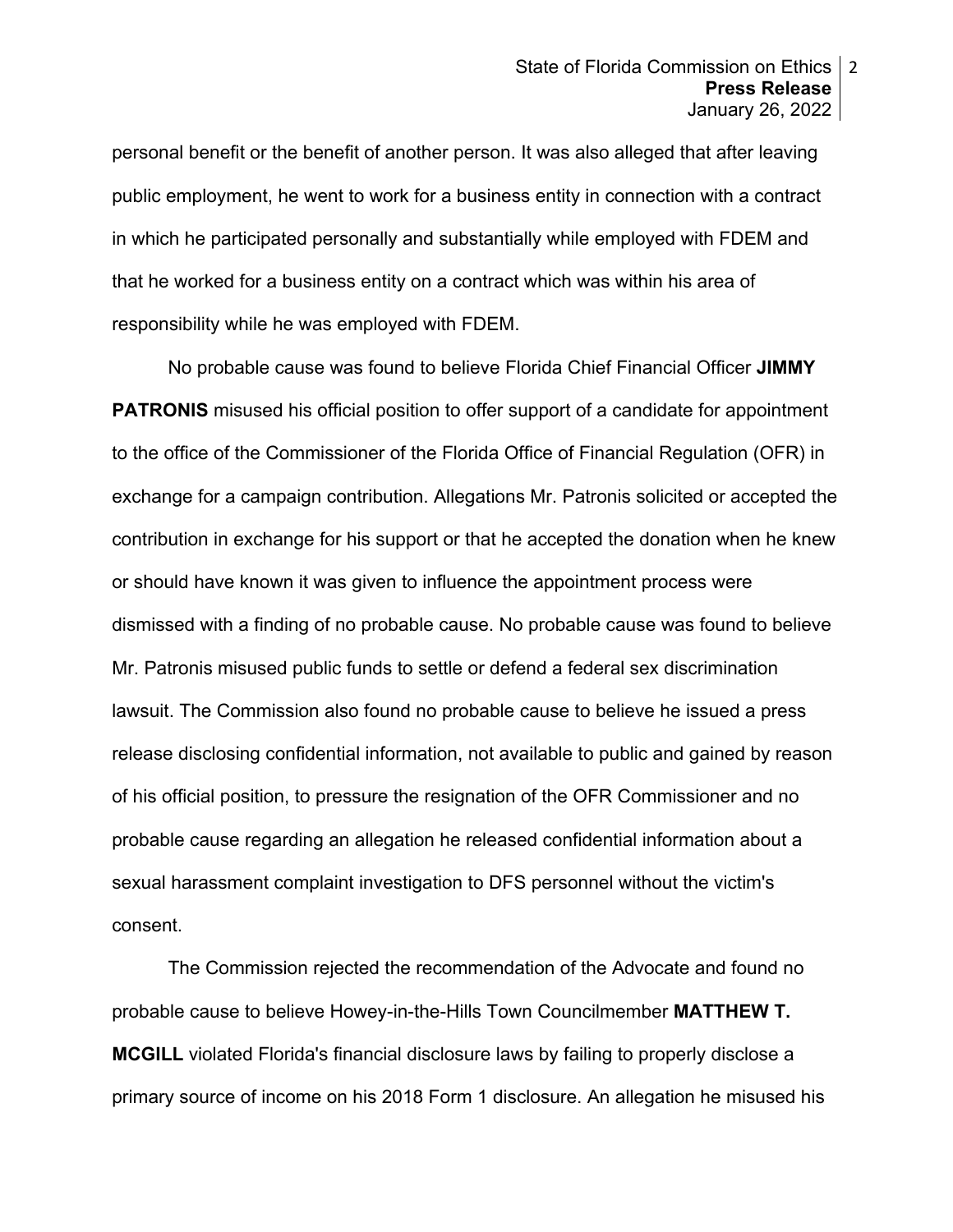position regarding code enforcement and permitting were dismissed with a finding of no probable cause.

No probable cause was found to believe **HERBERT R. THOMAS**, Chief of Police for Howey-in-the-Hills, misused his position for his and/or another's benefit.

**JEFFREY C. NEAL, while serving as a member of the Town of Redington** Shores Planning and Zoning Board was alleged to have a prohibited business relationship with the Town of Reddington Shores and misused his position to do business with the town. The Commission voted to find no probable cause on both allegations. An additional allegation that Mr. Neal, while serving as a member of the Town Commission of Redington Shores, misused his position to direct Town business to a friend and business partner also was dismissed with a finding of no probable cause.

No probable cause was found to believe Titusville-Cocoa Airport Authority Manager of Finance and Grant Administration **ALEXANDRIA ASHLEY CAMPBELL**  misused her position during the application process resulting in the hiring of her romantic partner.

**ALAN HOWARD**, who served on the Board of Directors for the Jacksonville Electric Authority, was alleged to have solicited or accepted a promise of future employment in exchange for his official action; misused his position to secure a benefit to his law firm; had a conflicting contractual relationship that created a continuing or frequently recurring conflict between his private interests and the performance of his public duties; used confidential information not available to the general public for his personal benefit; voted on a matter that would benefit his law firm; and participated in a discussion without first disclosing his conflict. The Commission voted to find no probable cause on all six allegations.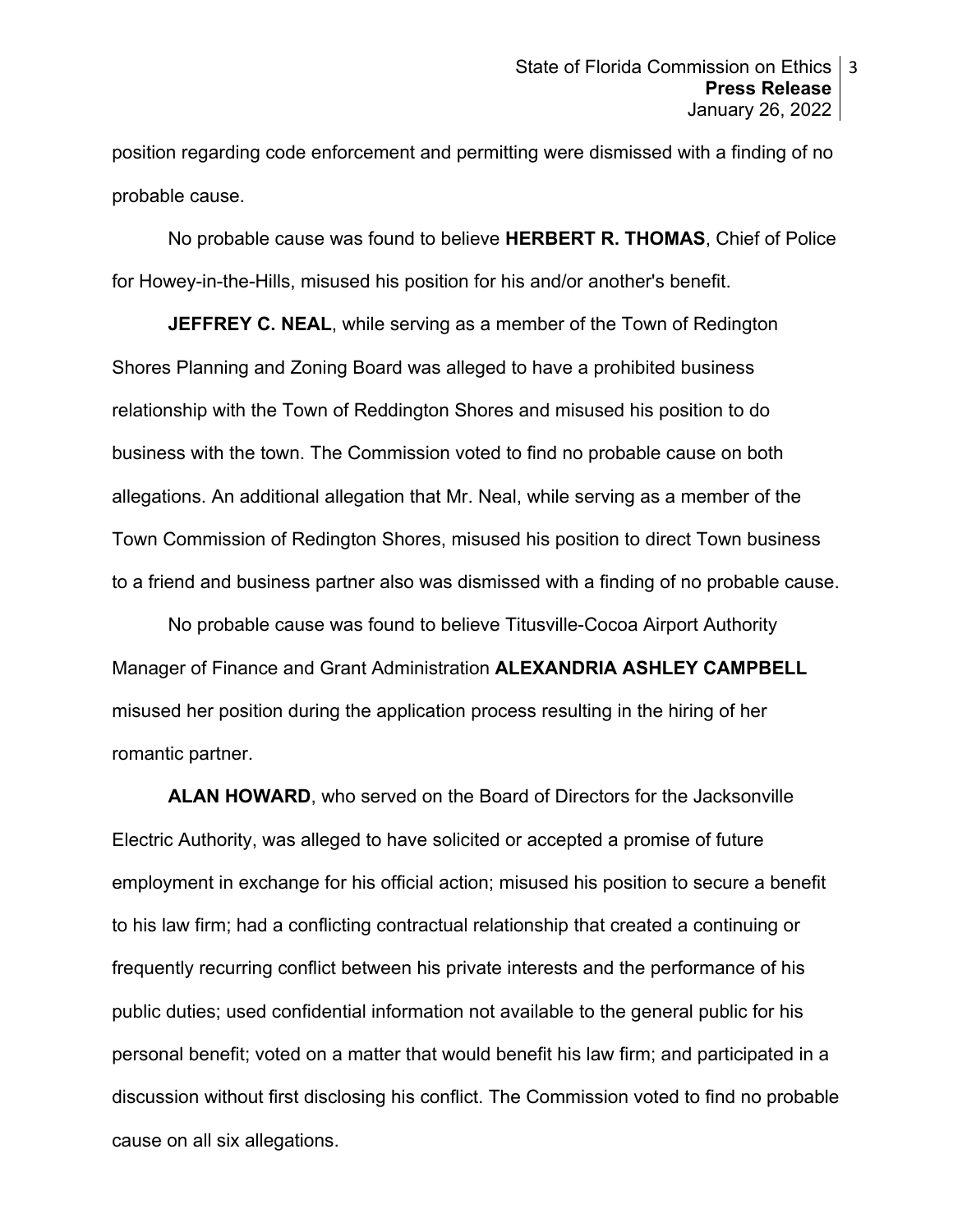In a complaint filed against former Wausau Mayor **BERNA PALMER**, the Commission found no probable cause to believe she misused her public position or violated the constitutional amendment prohibiting an abuse of office to receive a disproportionate benefit when she authorized milled asphalt be spread to repair her and her daughter's driveway following a hurricane. The Commission found probable cause on an allegation Ms. Palmer failed to complete mandatory ethics training for the calendar year 2020. However, the Commission will take no further action on the allegation based on the particular circumstances of the matter.

No probable cause was found to believe City of Archer Deputy Clerk **DEANNA ALLTOP** violated the constitutional amendment prohibiting an abuse of office to receive a disproportionate benefit concerning an allegation that she disregarded paperwork timelines and zoning regulations to benefit a family member's lot placement. No probable cause was found on an allegation that Ms. Alltop misused her public position to approve a verification of zoning and setbacks to allow a mobile home be placed where mobile homes were not allowed. In a similar allegation, no probable cause was found to believe Ms. Alltop misused her office by allowing a family member's mobile home to be placed on family property, prior to completing all the necessary paperwork.

The Commission rejected the recommendation of its Advocate and found probable cause on an allegation that **SHERRI MACDONALD**, Town Clerk, Administrator/Clerk to the Special Master Judge, and Public Records Custodian for the Town of Yankeetown, misused her position by amending her employment contract to provide for greater benefits than originally bargained for and being involved in the decision not to properly present the contract amendment to the Town Council for a vote.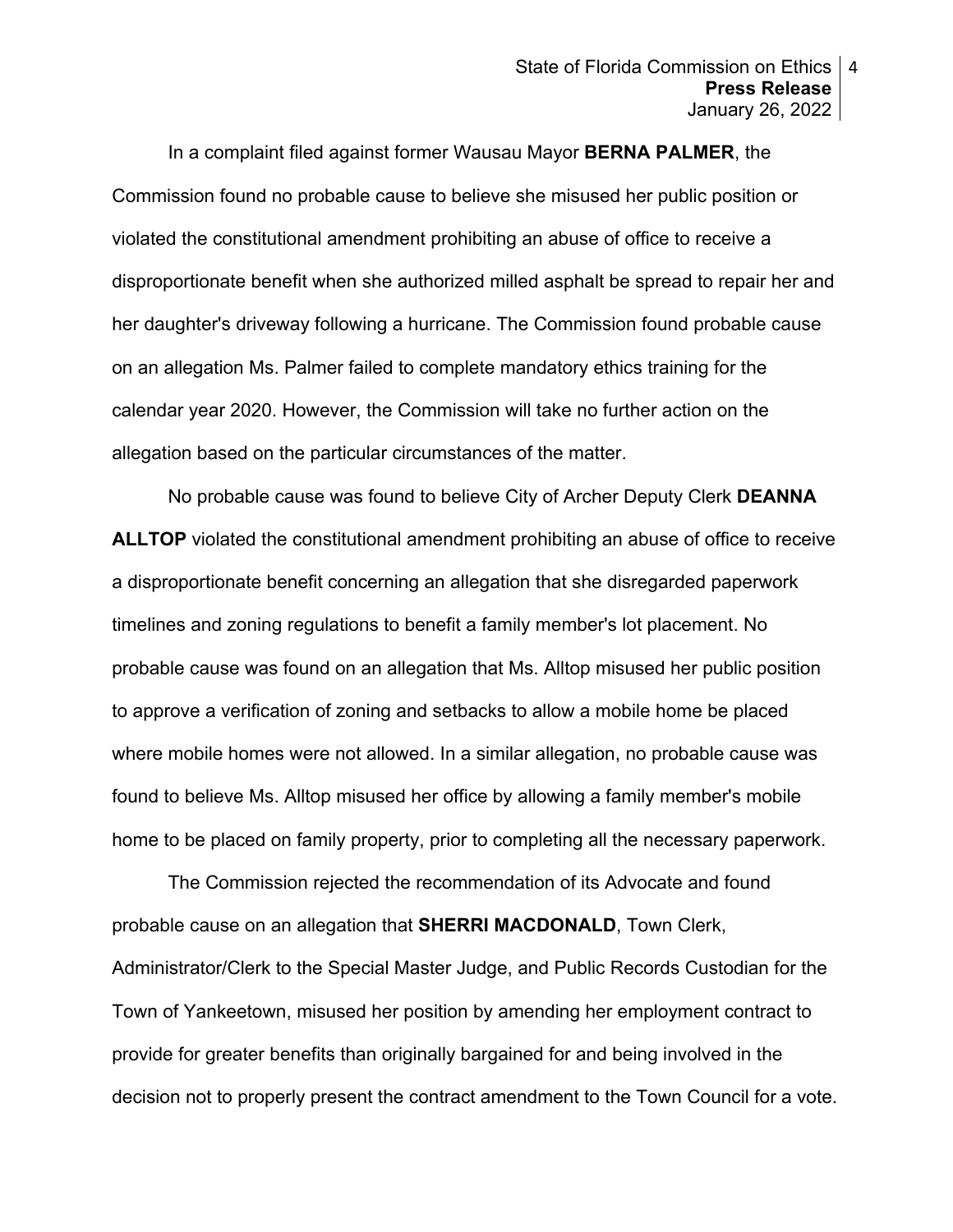No probable cause was found on an allegation Ms. MacDonald amended her employment contract in a manner contrary to the public's interest while being involved in the decision not to properly present the contract amendment to the town council for vote An additional allegation Ms. MacDonald misused her position by writing vague headings for agenda items in order to discourage public comment and ensure that the items proceeded in accordance with the Mayor's preferences was dismissed with a finding of no probable cause.

A self-initiated investigation – required by statute – to determine if Florida Workers' Compensation Joint Underwriting Association Board of Governors Member **CYNTHIA LYNN HOWARD** willfully failed to timely file her 2018 Form 1 resulted in a finding of probable cause.

The Commission reviewed 12 complaints for legal sufficiency. These reviews are limited to questions of jurisdiction and determinations as to whether the contents of the complaint are adequate to allege a violation of the Code of Ethics or other laws within the Commission's jurisdiction. As no factual investigation precedes the reviews, the Commission's conclusions do not reflect on the accuracy of the allegations made in these complaints. The Commission dismissed the following complaints for lack of legal sufficiency: **EUGENE JEFFERSON**, City Councilmember and Member of the Community Redevelopment Agency, Lake City; **JERALD BRYANT**, Clerk of the Circuit Court and Comptroller, Okeechobee County; **DEBBIE JORDAN**, School Board, Lee County; **STEPHEN B. RUSSELL**, State Attorney, 20th Judicial Circuit; **RICKEY CALLAHAN**, City Council Member, City of Bonifay, Chair of the Holmes County Development Commission, and Chair of the Downtown Development Commission; **ESTEBAN BOVO**, Mayor, City of Hialeah; **JULI CASALE**, Board of Commissioner,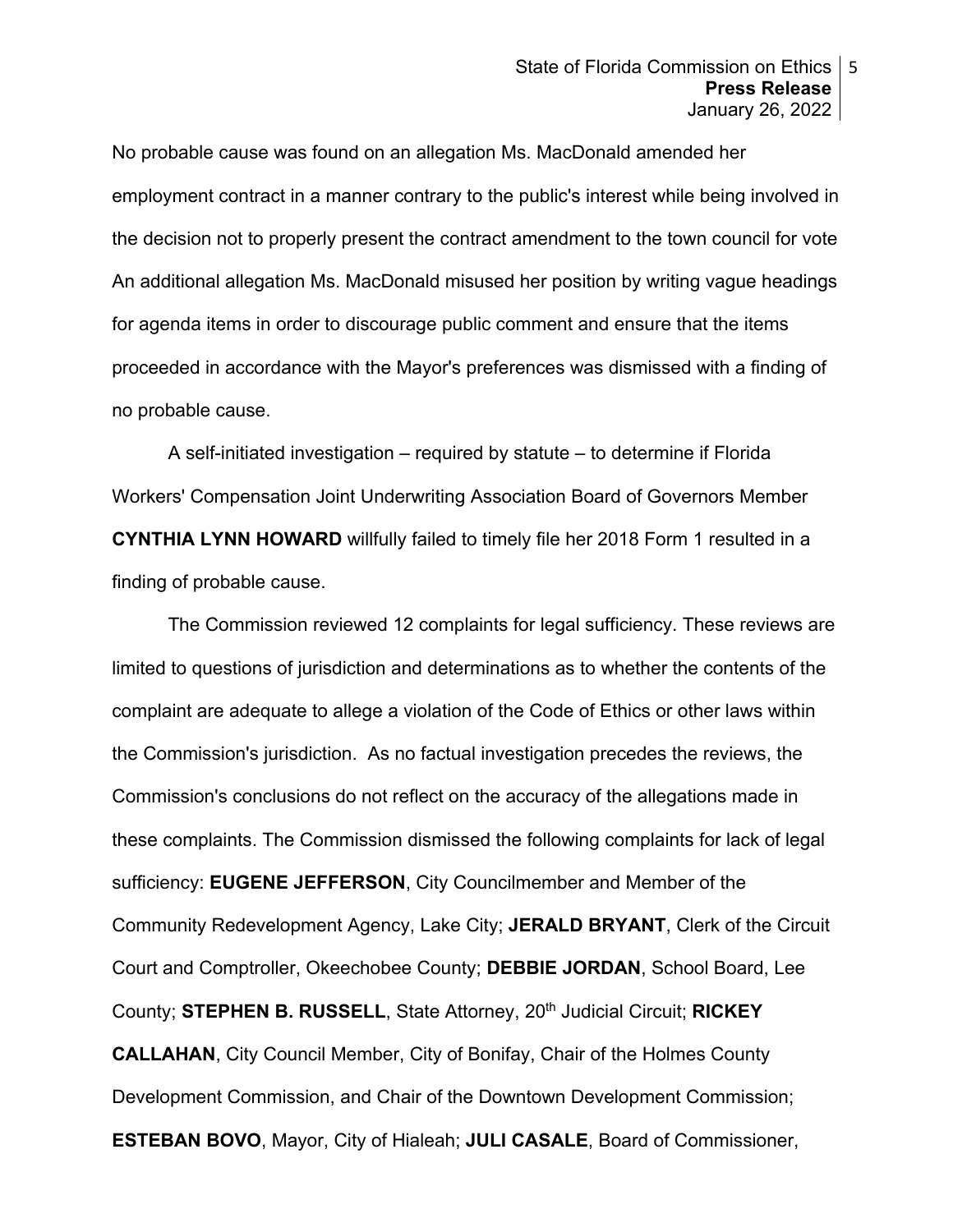Delray Beach Community Redevelopment Agency; **JEANNINE RACINE**, City Finance Director and City Manager, City of Fruitland Park; **LARRY BARLETT**, Property Appraiser, Volusia County; **OFFICER GREBINGER**, Police Officer, Jacksonville Sheriff's Office; **OFFICER MANRIQUEZ**, Police Officer, Jacksonville Sheriff's Office; and **WILL ROBERTS**, Tax Collector, Volusia County.

## **PUBLIC SESSION**

During its public session meeting, the Commission considered the Recommended Order of an Administrative Law Judge (ALJ) from the Division of Administrative Hearings in a complaint filed against **WILLIAM SPAUDE**, Bushnell Mayor. The Commission took final action, finding Mr. Spaude violated Florida's Code of Ethics by misusing his position and public resources to obtain and attempt to obtain City materials and have them delivered to his home for his personal use and by using the City's charge account and tax exempt status to purchase plumbing supplies for use on his personal property. A civil penalty of \$5,000 and public censure and reprimand will be recommended to the Governor for imposition.

A settlement agreement, in a complaint filed against **JOSEPH KILSHEIMER**, former Mayor of Apopka, was adopted by the Commission. The agreement finds Mr. Kilsheimer misused his position to improperly bill the City for travel expenses incurred by him and his spouse on a trip to Washington, D.C. and by failing to report gift(s) they received. Restitution payable to the City of Apopka for \$668, plus a civil penalty of \$2,500 and public censure and reprimand will be recommended for imposition by the Governor.